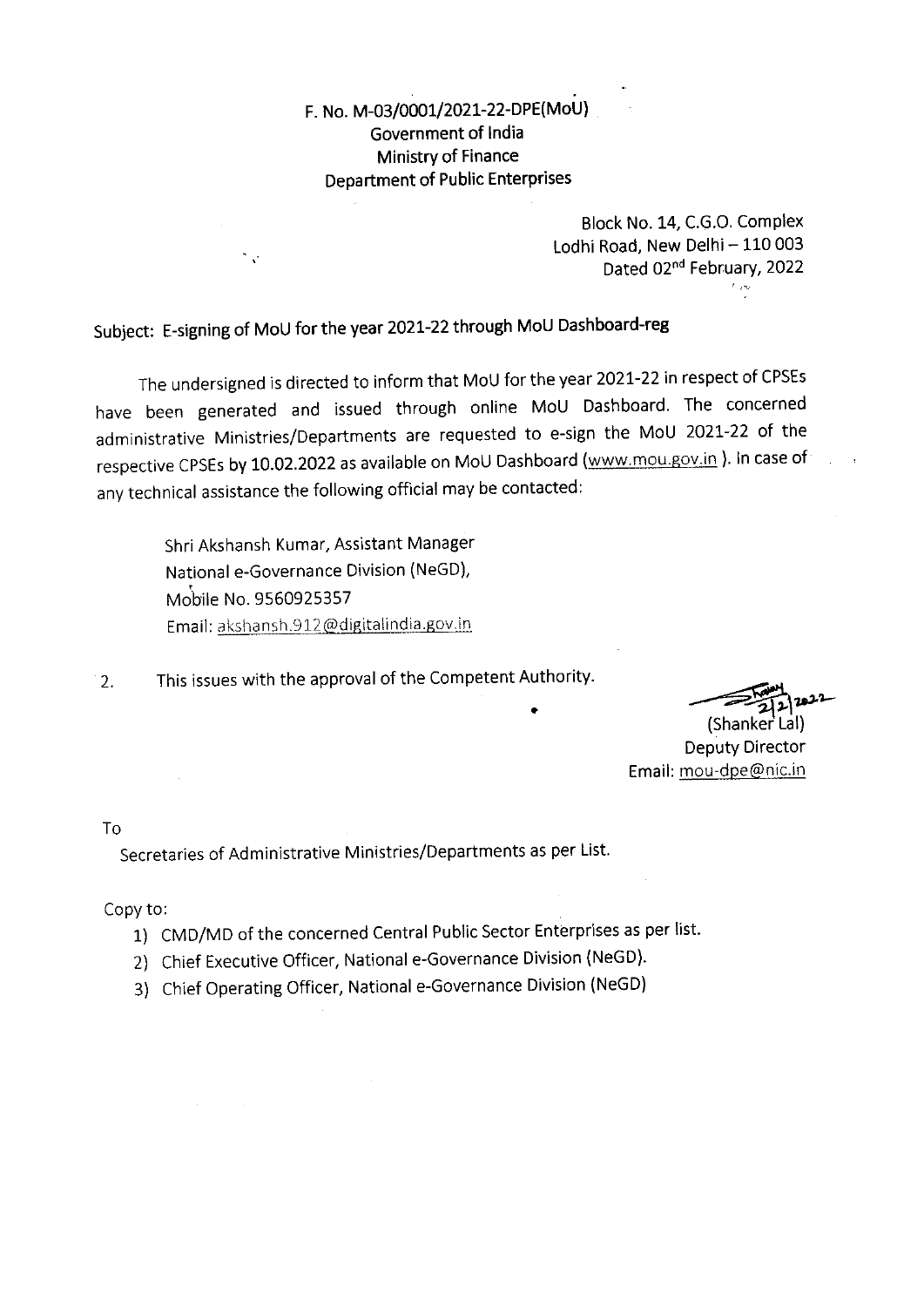| List of CPSEs and their Administrative Ministries/Departments |                                                       |                                                   |  |  |
|---------------------------------------------------------------|-------------------------------------------------------|---------------------------------------------------|--|--|
| Sr.<br>N <sub>0</sub>                                         | <b>MINISTRY/DEPARTMENT</b>                            | <b>CPSES</b>                                      |  |  |
| $\mathbf{1}$                                                  | DEPARTMENT OF ATOMIC<br><b>ENERGY</b>                 | ELECTRONICS CORPN. OF INDIA LTD.                  |  |  |
| $\overline{c}$                                                |                                                       | IREL (INDIA) LTD.                                 |  |  |
| $\overline{3}$                                                |                                                       | NUCLEAR POWER CORPN. OF INDIA LTD.                |  |  |
| $\overline{4}$                                                |                                                       | URANIUM CORPORATION OF INDIA LTD.                 |  |  |
| 5                                                             | <b>DEPARTMENT OF AYUSH</b>                            | INDIAN MEDICINES & PHARMACEUTICAL CORPN.<br>LTD.  |  |  |
| 6<br>$\overline{7}$                                           | DEPT. OF BIOTECHNOLOGY                                | BHARAT IMMUNOLOGICALS & BIOLOGICALS CORP.<br>LTD. |  |  |
| $\,8\,$                                                       | <b>D/O CHEMICALS &amp;</b><br><b>PETROCHEMICALS</b>   | HINDUSTAN INSECTICIDES LTD.                       |  |  |
| $\overline{Q}$                                                |                                                       | HINDUSTAN ORGANIC CHEMICALS LTD.                  |  |  |
| 10                                                            |                                                       | E. C. G. C. LTD.                                  |  |  |
| 11                                                            | <b>D/O COMMERCE</b>                                   | MMTCLTD.                                          |  |  |
| 12                                                            |                                                       | <b>BEML LTD.</b>                                  |  |  |
| 13                                                            |                                                       | <b>BHARAT DYNAMICS LTD.</b>                       |  |  |
| 14                                                            |                                                       | <b>BHARAT ELECTRONICS LTD.</b>                    |  |  |
| 15                                                            |                                                       | GARDEN REACH SHIPBUILDERS & ENGINEERS LTD.        |  |  |
| 16                                                            | <b>D/O DEFENCE PRODUCTION</b>                         | <b>GOA SHIPYARD LTD.</b>                          |  |  |
| 17                                                            |                                                       | HINDUSTAN AERONAUTICS LTD.                        |  |  |
| 18                                                            |                                                       | HINDUSTAN SHIPYARD LTD.                           |  |  |
| 19                                                            |                                                       | MAZAGON DOCK SHIPBUILDERS LTD.                    |  |  |
| 20                                                            |                                                       | MISHRA DHATU NIGAM LTD.                           |  |  |
| 21                                                            | <b>D/O ECONOMIC AFFAIRS</b>                           | SECURITY PRINTING & MINTING CORPN. INDIA LTD.     |  |  |
| 22                                                            | DEPT. OF EMPOWERMENT OF                               | ARTIFICIAL LIMBS MFG. CORPN. OF INDIA             |  |  |
| 23                                                            | PERSONS WITH DISABILITIES                             | NATIONAL HANDICAPPED FINANCE & DEVPT.<br>CORPN.   |  |  |
| 24                                                            |                                                       | BRAHMAPUTRA VALLEY FERTILIZER CORPN. LTD.         |  |  |
| 25                                                            |                                                       | FCI ARAVALI GYPSUM & MINERALS (INDIA) LTD.        |  |  |
| 26                                                            |                                                       | FERTILIZERS & CHEMICALS (TRAVANCORE) LTD.         |  |  |
| 27                                                            | <b>D/O FERTILIZER</b>                                 | MADRAS FERTILIZERS LTD.                           |  |  |
| 28                                                            |                                                       | NATIONAL FERTILIZERS LTD.                         |  |  |
| 29                                                            |                                                       | PROJECTS & DEVELOPMENT INDIA LTD.                 |  |  |
| 30                                                            |                                                       | RASHTRIYA CHEMICALS AND FERTILIZERS LTD.          |  |  |
| 31                                                            | <b>D/O FOOD AND PUBLIC</b><br><b>DISTRIBUTION</b>     | CENTRAL WAREHOUSING CORPN.                        |  |  |
| 32                                                            | <b>DEPARTMENT OF HIGHER</b><br><b>EDUCATION</b>       | EdCIL(India) Ltd.                                 |  |  |
| 33                                                            | <b>D/O PHARMACEUTICALS</b>                            | HINDUSTAN ANTIBIOTICS LTD.                        |  |  |
| 34                                                            |                                                       | KARNATAKA ANTIBIOTICS & PHARMACEUTICALS<br>LTD.   |  |  |
| 35                                                            | DEPT. OF SCIENTIFIC AND<br><b>INDUSTRIAL RESEARCH</b> | NATIONAL RESEARCH DEVELOPMENT CORPN.              |  |  |
| 36                                                            |                                                       | CENTRAL ELECTRONICS LTD.                          |  |  |
| 37                                                            | DEPT. OF SOCIAL JUSTICE &<br><b>EMPOWERMENT</b>       | NATIONAL BACKWARD CLASSES FINANCE &<br>DEVP.CO.   |  |  |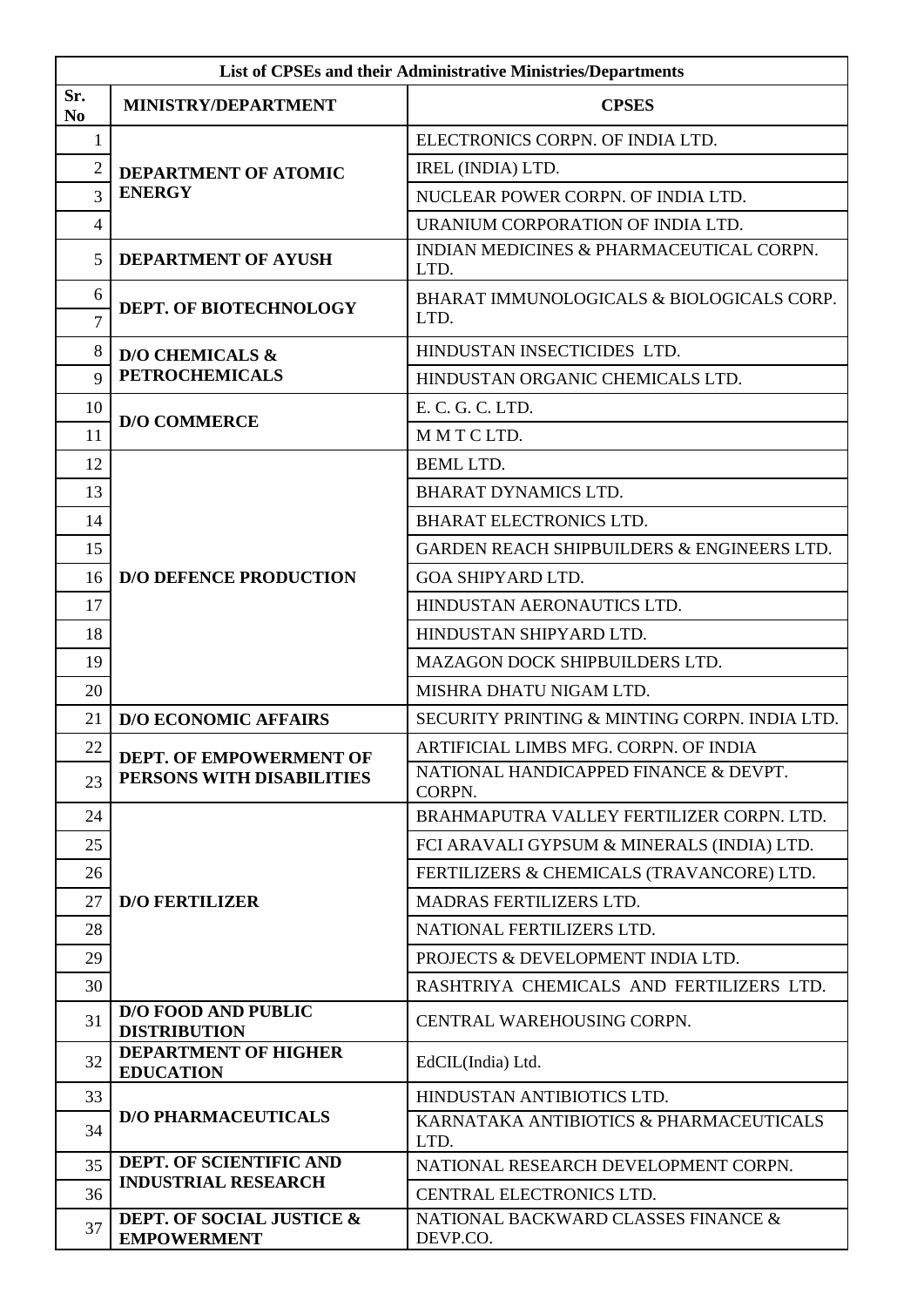| 38 |                                                                                | NATIONAL SAFAI KARAMCHARIS FINANCE &<br>DEVPT. CORPN              |
|----|--------------------------------------------------------------------------------|-------------------------------------------------------------------|
| 39 |                                                                                | NATIONAL SCHEDULED CASTES FINANCE & DEVP.<br>CORPN.               |
| 40 |                                                                                | <b>BHARAT SANCHAR NIGAM LTD.</b>                                  |
| 41 |                                                                                | ITILTD.                                                           |
| 42 | <b>D/O TELECOMMUNICATIONS</b>                                                  | MAHANAGAR TELEPHONE NIGAM LTD.                                    |
| 43 |                                                                                | TELECOMMUNICATIONS CONSULTANTS (INDIA)<br>LTD.                    |
| 44 | <b>MINISTRY OF AGRI.</b><br><b>COOPERATION &amp; FARMERS</b><br><b>WELFARE</b> | NATIONAL SEEDS CORPN. LTD.                                        |
| 45 | <b>MINISTRY OF COAL</b>                                                        | COAL INDIA LTD.                                                   |
| 46 |                                                                                | <b>NLC INDIA LTD</b>                                              |
| 47 | <b>MINISTRY OF ELECTRONICS</b><br>AND INFO TECHNOLOGY                          | NATIONAL INFORMATICS CENTRE SERVICES<br><b>INCORPORATED</b>       |
| 48 | <b>MINISTRY OF HEALTH &amp;</b><br><b>FAMILY WELFARE</b>                       | HLL LIFECARE LTD.                                                 |
| 49 |                                                                                | ANDREW YULE & COMPANY LTD.                                        |
| 50 |                                                                                | <b>BHARAT HEAVY ELECTRICALS LTD.</b>                              |
| 51 |                                                                                | <b>BRAITHWAITE BURN &amp; JESSOP CONSTRUCTION</b><br>COMPANY LTD. |
| 52 |                                                                                | BRIDGE & ROOF CO.(INDIA) LTD.                                     |
| 53 | <b>MINISTRY OF HEAVY</b>                                                       | CEMENT CORPN. OF INDIA LTD.                                       |
| 54 | <b>INDUSTRIES</b>                                                              | ENGINEERING PROJECTS (INDIA) LTD.                                 |
| 55 |                                                                                | HEAVY ENGINEERING CORPN. LTD.                                     |
| 56 |                                                                                | HINDUSTAN SALTS LTD.                                              |
| 57 |                                                                                | HMT LTD.                                                          |
| 58 |                                                                                | RAJASTHAN ELECTRONICS AND INSTRUMENTS<br>LTD.                     |
| 59 | MINISTRY OF HOUSING AND                                                        | HOUSING & URBAN DEV. CORPN. LTD.                                  |
| 60 | <b>URBAN AFFAIRS</b>                                                           | NBCC (INDIA) LTD.                                                 |
| 61 | <b>MINISTRY OF INFORMATION &amp;</b><br><b>BROADCASTING</b>                    | BROADCAST ENGG. CONSULTANTS INDIA LTD.                            |
| 62 | MINISTRY OF JAL SHAKTI                                                         | <b>WAPCOS LTD.</b>                                                |
| 63 |                                                                                | HINDUSTAN COPPER LTD.                                             |
| 64 | <b>MINISTRY OF MINES</b>                                                       | MINERAL EXPLORATION CORPN. LTD.                                   |
| 65 |                                                                                | NATIONAL ALUMINIUM COMPANY LTD.                                   |
| 66 | <b>MINISTRY OF MINORITIES</b><br><b>AFFAIRS</b>                                | NATIONAL MINORITIES DEVP. & FINANCE<br><b>CORPORATION</b>         |
| 67 | <b>MINISTRY OF MSME</b>                                                        | NATIONAL SMALL INDUSTRIES CORPN. LTD.                             |
| 68 | <b>MINISTRY OF NEW &amp;</b>                                                   | INDIAN RENEWABLE ENERGY DEVT.AGENCY LTD.                          |
| 69 | <b>RENEWABLE ENERGY</b>                                                        | SOLAR ENERGY CORPORATION OF INDIA                                 |
| 70 | <b>MINISTRY OF PETROLEUM &amp;</b><br><b>NATURAL GAS</b>                       | <b>BALMER LAWRIE &amp; CO. LTD.</b>                               |
| 71 |                                                                                | BHARAT PETROLEUM CORPN. LTD.                                      |
| 72 |                                                                                | ENGINEERS INDIA LTD.                                              |
| 73 |                                                                                | GAIL (INDIA) LTD.                                                 |
| 74 |                                                                                | HINDUSTAN PETROLEUM CORPN. LTD.                                   |